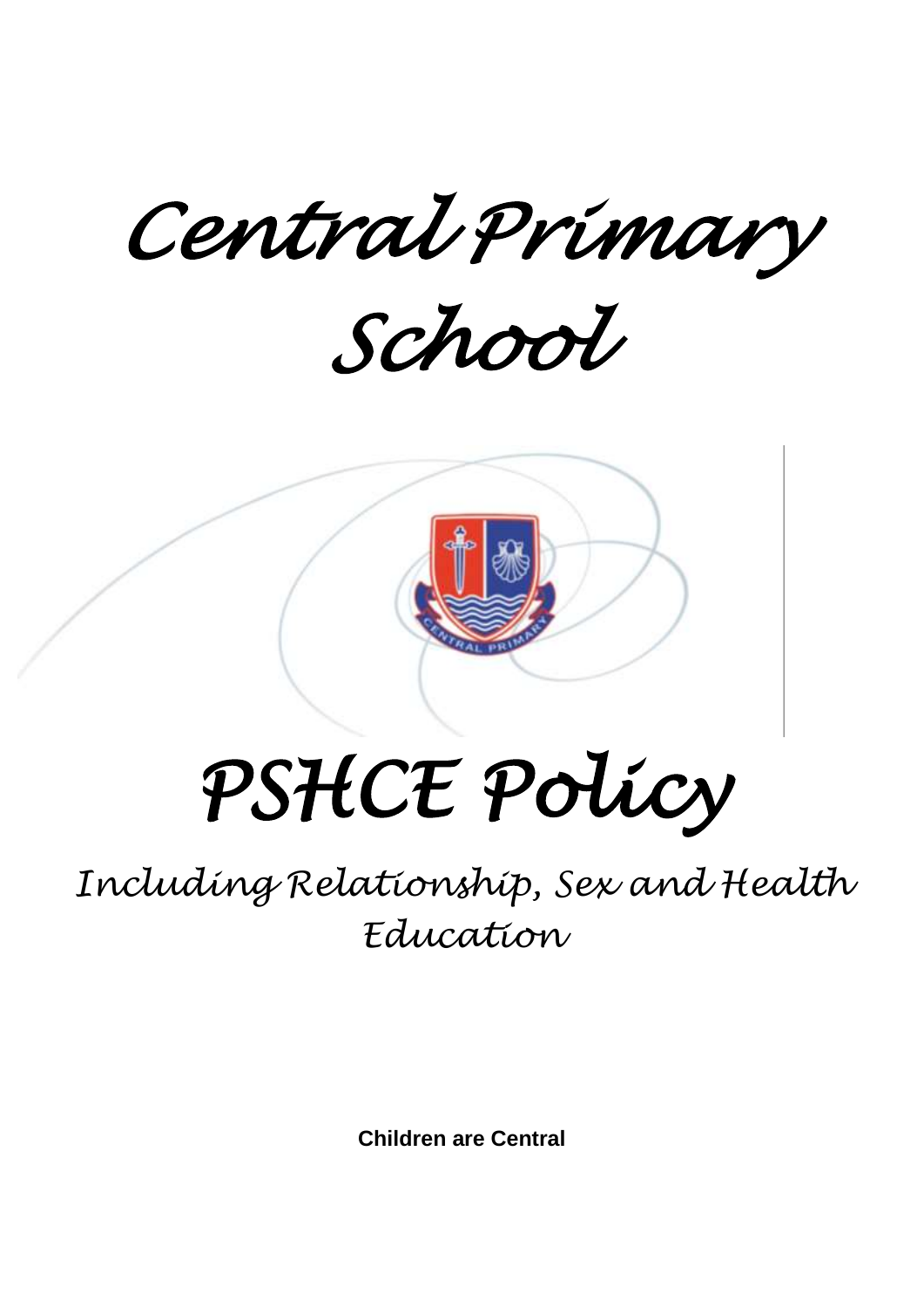#### **Introduction**

The purpose of this policy is to outline our school's ethos to the teaching of Personal Social Health and Citizens Education (PSHCE), including Relationship, Health and Sex Education (RHSE).

All schools must provide a curriculum that is broadly based, balanced and meets the needs of all pupils. Under section 78 of the Education Act 2002 and the Academies Act 2010, a PSHE curriculum:

- Promotes the spiritual, moral, cultural, mental and physical development of pupils at the school and of society, and
- Prepares pupils at the school for the opportunities, responsibilities and experiences of later life

| <b>Table of contents</b> |                                 |           |  |  |
|--------------------------|---------------------------------|-----------|--|--|
| Part 1                   | <b>PSHCE Curriculum</b>         | Pages 2-3 |  |  |
| Part 2                   | <b>RSHE Curriculum coverage</b> | Pages 4-6 |  |  |

## **Part 1: PSCHE Curriculum**

Central Primary's slogan "Children are central" underpins our approach throughout school life. We strive to ensure that all children, regardless of their background, belief or gender identity, can enjoy academic opportunities and that each learner can benefit from a broad and balanced curriculum that will stretch, challenge and excite them. We want our school to become a place where children gain the values, skills and social behaviour patterns which will allow them to succeed in the present and in the future. We aim for our children to remain safe, happy and healthy in all their interactions within school and beyond, and to participate actively, respectfully and safely in the life of their family, school, community and wider society. Pupils who know their rights, responsibilities and boundaries during individual and social interactions and know how to speak up or ask for help when uncomfortable are at risk will become empowered, mindful citizens.

## **Aims:**

Through our PSHCE curriculum we aim to ensure our children can do the following:

- $\checkmark$  Keep themselves safe when using modern technology and communication tools
- $\checkmark$  Protect and nurture their bodies and minds
- $\checkmark$  Choose and celebrate safe and empowering relationships of all types
- $\checkmark$  Reflect on, discuss and ask questions about their own and others' identity, values, lifestyle and goals.
- $\checkmark$  Not only respect but celebrate difference
- $\checkmark$  Develop self- confidence and a deep understanding of their unique worth
- $\checkmark$  Express their feelings and opinions freely and with confidence (Oracy)
- $\checkmark$  Understand the workings of body and mind and discuss them without shame
- $\checkmark$  Identify, resist and challenge stereotypes, abusive, discriminatory and unsafe language and behaviour
- $\checkmark$  Understand and articulate their rights and responsibilities and the laws that govern these

PSHCE and RSHE Policy Last reviewed: October 2020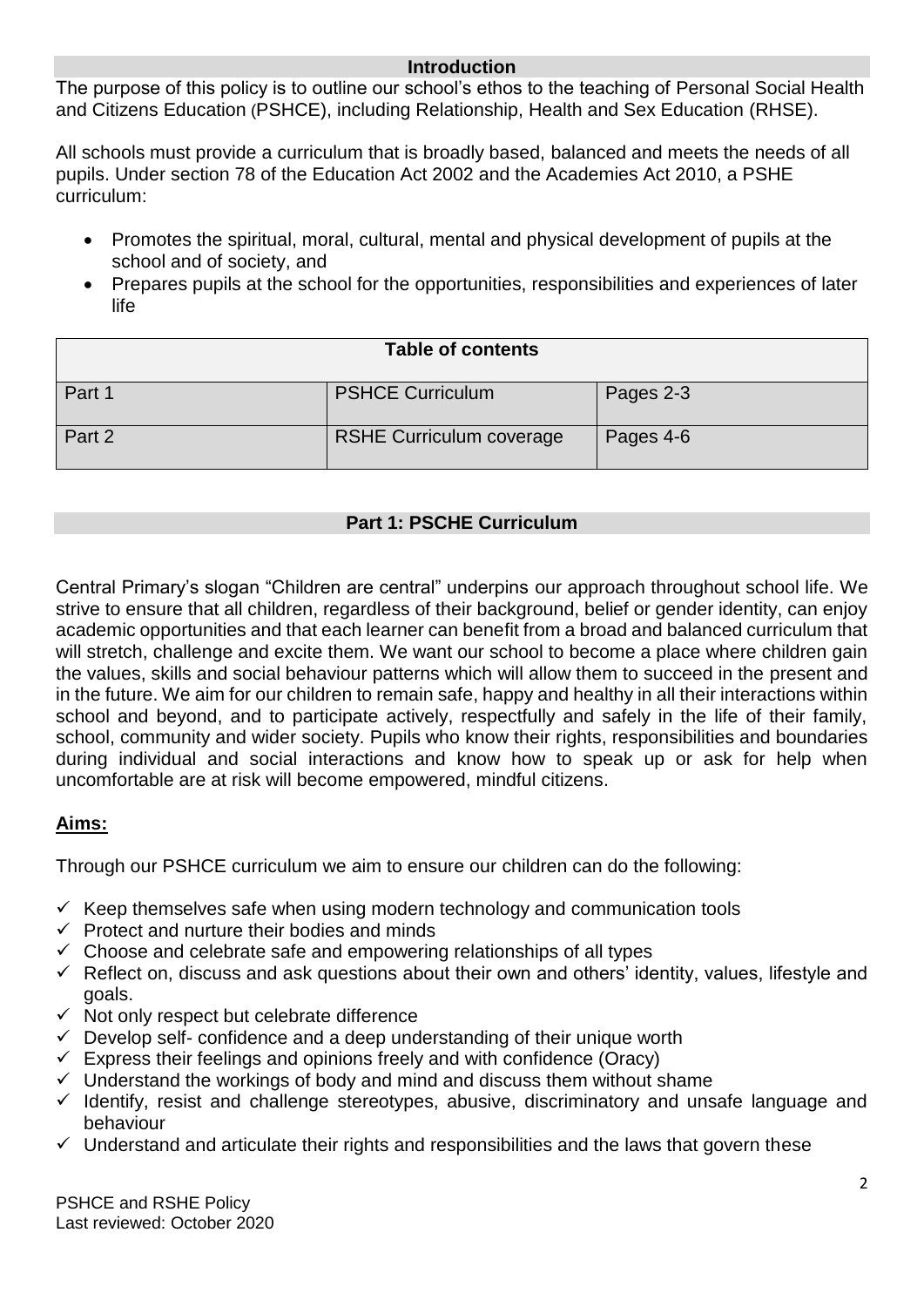# **Curriculum:**

At Central Primary School, we follow the Jigsaw curriculum scheme from Nursery to Year 6. This scheme teaches PSCHE in a cyclical manner. This means that children revisit the following themes in more depth each academic year. The content of each Jigsaw piece is briefly outlined below:

| Term      | <b>Puzzle (Unit)</b>             | Content                                                                                                                                       |  |
|-----------|----------------------------------|-----------------------------------------------------------------------------------------------------------------------------------------------|--|
| Autumn 1: | Being Me in My<br>World          | Includes understanding my own identity and how I fit well in the class,<br>school and global community. Jigsaw Charter established.           |  |
| Autumn 2: | Celebrating<br><b>Difference</b> | Includes anti-bullying (cyber and homophobic bullying included) and<br>understanding                                                          |  |
| Spring 1: | Dreams and Goals                 | Includes goal-setting, aspirations, who do I want to become and what<br>would I like to do for work and to contribute to society              |  |
| Spring 2: | <b>Healthy Me</b>                | Includes drugs and alcohol education, self-esteem and confidence as well<br>as healthy lifestyle choices, sleep, nutrition, rest and exercise |  |
| Summer 1: | Relationships                    | Includes understanding friendship, family and other relationships, conflict<br>resolution and communication skills, bereavement and loss      |  |
| Summer 2: | Changing Me                      | Includes Relationships and Sex Education in the context of coping<br>positively with change                                                   |  |

The Jigsaw Programme offers us a comprehensive, carefully thought-through Scheme of Work which brings consistency and progression to our children's learning in this vital curriculum area.

This also supports the "Personal Development "and "Behaviour and Attitude" aspects required under the Ofsted Inspection Framework, as well as significantly contributing to the school's Safeguarding and Equality Duties, the Government's British Values agenda and the SMSC (Spiritual, Moral, Social, Cultural) development opportunities provided for our children.

#### **Resources**

The Jigsaw scheme provides teachers with a wide range of resources such as games, songs and calm me scripts. There are available in folders in each classroom and also electronically via the shared drive.

Linked books are widely available across the school and are stored in classrooms or the corridor library.

Each class has a soft toy Jigsaw Piece that forms a central part of each circle time/PSCHE lesson.

#### **Planning and guidance**

Planning guidance is available for teachers to plan PSHCE lessons. This is as a subject knowledge organiser, coverage overview and long term plan. In this knowledge organiser there are objectives,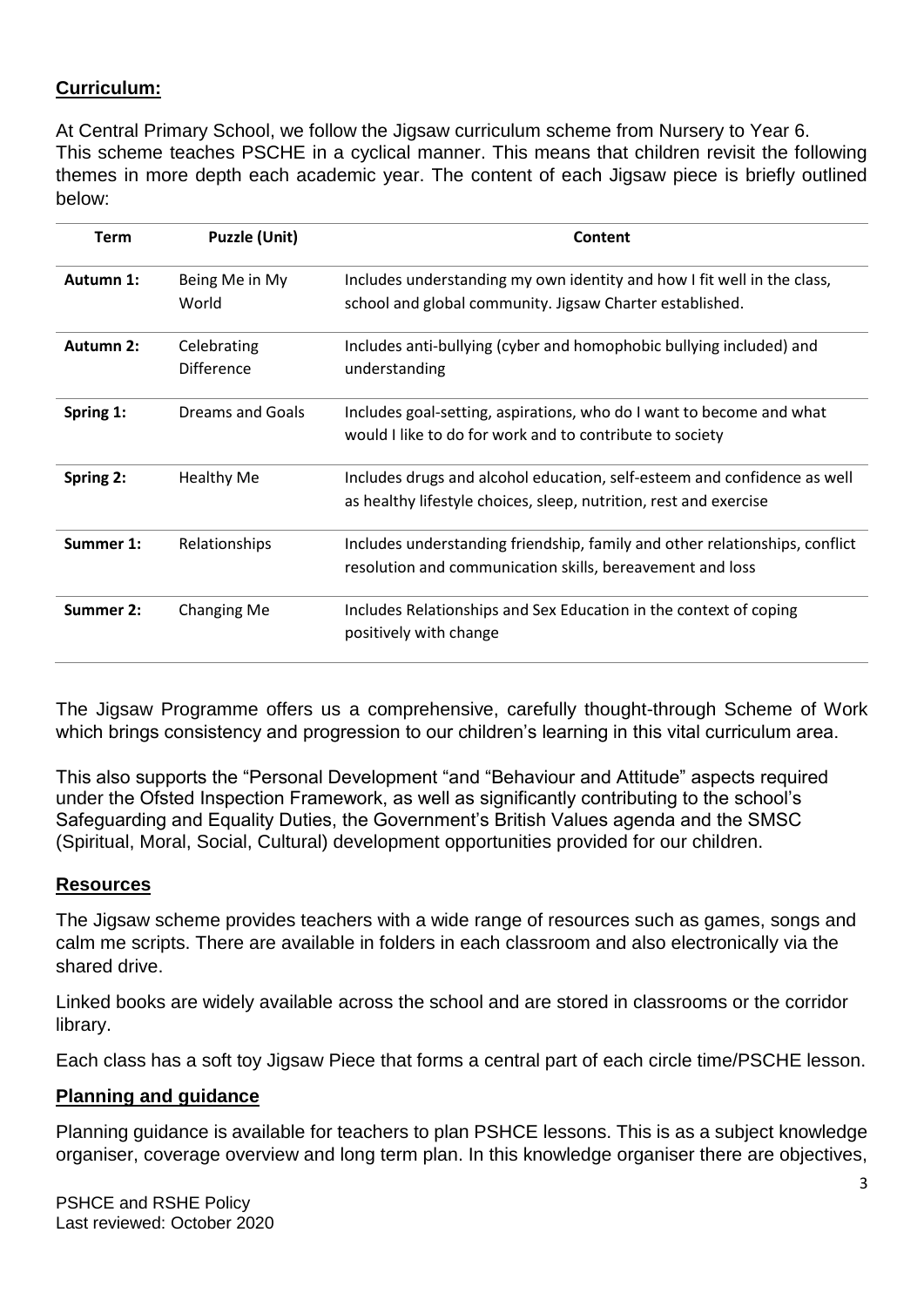key vocabulary, teaching ideas and linked frameworks. Teachers plan using both the Jigsaw planning outline and guidance from the knowledge organiser.

Children are encouraged to engage in a wide range of activities from Oracy, Role-play and notetaking. Each child has their own PSHCE notebook that travels with them throughout their journey at Central Primary School.

*NB: Assessments, Principles, Inclusion, Equalities and Review are all in line with the school's Curriculum Policy. Pages 2-4 in the curriculum policy should be read in conjunction with this policy.*

#### **Part 2: RHSE Curriculum Coverage**

From September 2020, both Relationships and Health Education will become compulsory subjects in all British primary schools. Parents/carers will only have the possibility of opting their children out of any lesson content classed as "Sex Education", as per the school's definition. The rest of the taught content is a statutory requirement for all pupils (as seen below).

## **Requirements in law**

School RSHE policy adheres to the following guidance:

- Ofsted's Education inspection framework:The Equality, diversity and inclusion statement (May 2019)
- Human Rights Act (1998)
- The Equality Act (2010)
- Education Act (1996)
- Keeping Children Safe in Education (2019)
- Children and Social Work Act (2017)
- SEND code of practice (2015): 0 to 25 years
- DfE Relationships Education, Relationships and Sex Education (RSE) and Health Education (2019)

## **Community engagement**

This policy has been written by senior leaders using government guidance and support from the governing body. This policy will be reviewed annually by leaders and the governing body.

This policy is shared with parents and carers before being finalised. After finalising this policy, senior leaders will share the final version with the community. We welcome feedback from parents/carers whilst ensuring we fulfil adherence to statutory guidance.

Staff have received training and guidance on implementing the new guidance into the curriculum and are aware of their statutory responsibilities with regards to both RSE and Safeguarding children in line with Keeping Children Safe in Education (2020).

#### **The right of withdrawal from Sex Education**

Parents and carers have the legal right to withdraw their children from those aspects of Health Education classed by the school as Sex Education (DfE 2019: 8). Schools are free to decide what constitutes Sex Education based on the demographics of their student cohort, including cultural and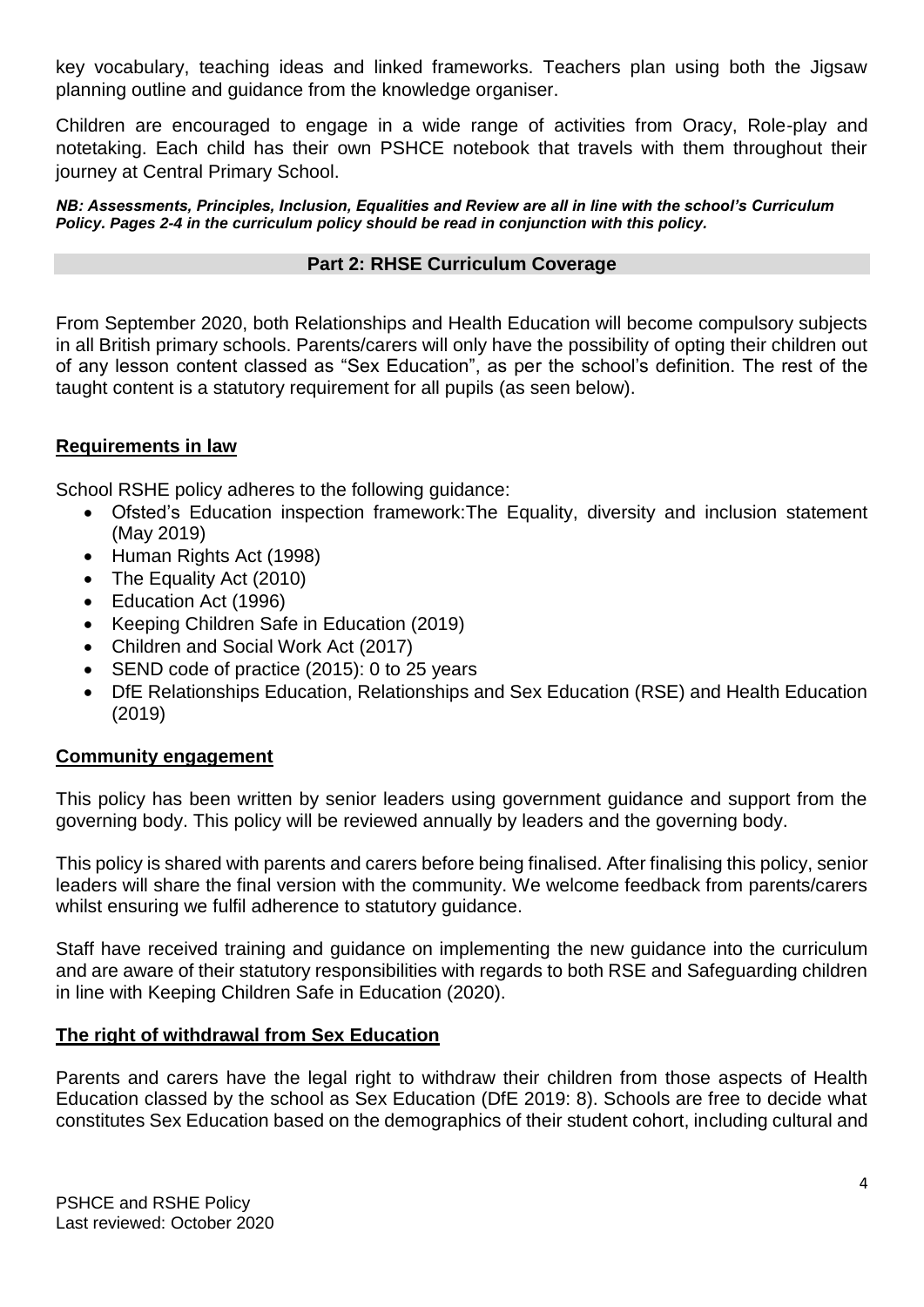religious background of their pupils, public health and community issues and children's prior knowledge.

The scientific names of body parts, changes to the body and mind during puberty and the human life cycle from birth to old age constitute integral parts of both the Health Education and Science Curricula (DfE 2019:35), and withdrawal from any part of the National Curriculum remains prohibited (DfE 2019: 37). The Department for Education further recommends that children need to be taught about conception and birth of babies, to enhance both understanding of bodily changes during puberty and of the life cycle of animals including humans (DfE 2019:23).

Health and Relationships Education complement other curriculum areas such as Science, P.E, and Computing. Schools are encouraged to adopt a cross curricular approach (DFE 2019: 39). Linking teaching across different curriculum areas, ensuring stretch and challenge for all pupils and tailoring teaching content to the characteristics of the student body, as well as high expectations and rigorous assessment of individual pupils' progress will ensure that RHE becomes an integral part of the broad, balanced and progressive curriculum (DfE 2019:8) pursued by all education providers.

In the table below, we have outlined all compulsory content and content parents/carers can withdraw their child from:

| <b>Relationships and Sex Education (RSE) at Central Primary</b>                                                                                                                                                                                                                                   |                                                                                                                                                                              |                                                                                                               |                                                                              |  |  |  |
|---------------------------------------------------------------------------------------------------------------------------------------------------------------------------------------------------------------------------------------------------------------------------------------------------|------------------------------------------------------------------------------------------------------------------------------------------------------------------------------|---------------------------------------------------------------------------------------------------------------|------------------------------------------------------------------------------|--|--|--|
| Relationship and Sex Education is divided into four areas:                                                                                                                                                                                                                                        |                                                                                                                                                                              |                                                                                                               |                                                                              |  |  |  |
| 1. Health Education (compulsory)                                                                                                                                                                                                                                                                  |                                                                                                                                                                              |                                                                                                               |                                                                              |  |  |  |
| 2. Sex Education (opt out possible)                                                                                                                                                                                                                                                               |                                                                                                                                                                              |                                                                                                               |                                                                              |  |  |  |
| 3. Health and Science Education (compulsory)                                                                                                                                                                                                                                                      |                                                                                                                                                                              |                                                                                                               |                                                                              |  |  |  |
| 4. Relationships Education (compulsory)                                                                                                                                                                                                                                                           |                                                                                                                                                                              |                                                                                                               |                                                                              |  |  |  |
| At Central Primary we follow Jigsaw teaching material. The Sex Education component of the RSE curriculum is integrated into a Jigsaw unit called "Changing me". This is made up of a mix of<br>health, science and sex education topics. The outlines of the topics in each year group are below. |                                                                                                                                                                              |                                                                                                               |                                                                              |  |  |  |
| Year 1-3                                                                                                                                                                                                                                                                                          | Year 4                                                                                                                                                                       | Year 5                                                                                                        | Year 6                                                                       |  |  |  |
| All learning compulsory                                                                                                                                                                                                                                                                           | Jigsaw Piece 1: Unique characteristics/Genetics-<br>Health: Compulsory                                                                                                       | Jigsaw Piece 1: Self-image and body image-<br>Health: Compulsory                                              | Jigsaw Piece 1: Self-image and mental well-<br>being-Health: Compulsory      |  |  |  |
| In Year 3, videos chosen to show<br>male and female reproductive<br>system will choose videos which<br>do not show an erection                                                                                                                                                                    | Jigsaw Piece 2a:<br>Male / female reproductive system-<br>Health/Science: Compulsory; omission of<br>references to erection                                                  | Jigsaw Piece 2: Puberty for girls -<br>Health/Science: Compulsory<br>-changes to a girl's body during puberty | Jigsaw Piece 2a: Puberty (Part 1) -<br>Health/Science: Compulsory            |  |  |  |
|                                                                                                                                                                                                                                                                                                   | 2b) may be added to the planning to answer more<br>detailed questions; parents might then have the<br>right to withdraw their children from this session if<br>they so wish. | Jigsaw Piece 3a: Puberty for boys-<br>Health/Science: Compulsory                                              | Jigsaw Piece 2b: Puberty (Part 2) -<br>Health/Science: Compulsory            |  |  |  |
|                                                                                                                                                                                                                                                                                                   | Jigsaw Piece 3: Puberty for girls-Health/Science:<br>Compulsory                                                                                                              | Jigsaw Piece 3b: Puberty for boys-SexEd: Opt<br>out possible                                                  | Jigsaw Piece 2c: Puberty (Part 3) -SexEd: Opt out<br>possible                |  |  |  |
|                                                                                                                                                                                                                                                                                                   | Jigsaw Piece 4/5/6: Change and transition-Health<br>(Mental)/Science-Compulsory                                                                                              | Jigsaw Piece 4a: Conception Part 1-<br>Health/Science: Compulsory                                             | Jigsaw Piece 3: Conception to Birth -<br>Health/Science: Compulsory          |  |  |  |
|                                                                                                                                                                                                                                                                                                   |                                                                                                                                                                              | Jigsaw Piece 4b: Conception Part SexEd: Opt<br>out possible                                                   | Jigsaw Piece 4: Boyfriends and girlfriends-<br>Relationship Ed. : Compulsory |  |  |  |
|                                                                                                                                                                                                                                                                                                   |                                                                                                                                                                              | Jigsaw Piece 5: Reflecting on changes that lie<br>ahead: Health-Compulsory                                    | Jigsaw Piece 5: Real self and ideal self-Health:<br>Compulsory               |  |  |  |
|                                                                                                                                                                                                                                                                                                   |                                                                                                                                                                              | Jigsaw Piece 6: The year ahead: changes -<br>Health: Compulsory                                               | Jigsaw Piece 6: The year ahead: changes -<br>Health: Compulsory              |  |  |  |

In the summer term, before teaching the "Changing Me" the school will inform parents of the upcoming learning. If a parent/carer wishes to withdraw their child from any of the Sex Education lessons, they will need to inform the school via email prior to the lessons.

#### **Stakeholder engagement**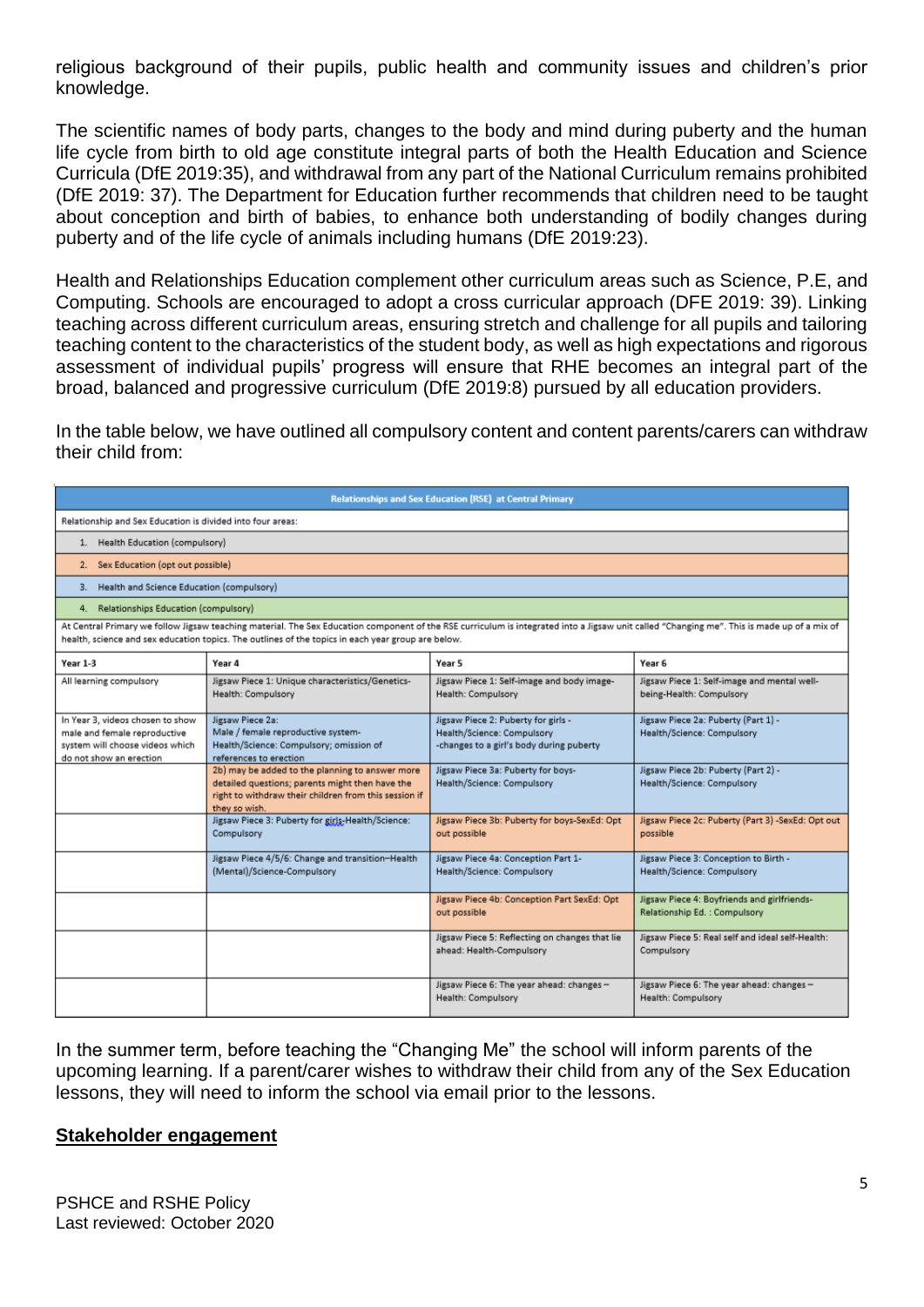We are fully committed to valuing and respecting different beliefs and views whilst also ensuring our children are taught to be accepting citizens of a wide range of identities and cultures that may differ to themselves.

## **Delivery of taught content**

All PSHCE/RSHE lessons are taught weekly across the school by either the class teacher or LSA. The Changing Me unit which is taught in Summer 2, is always delivered by the class teachers.

## **Content accessibility**

Children with Special Educational Needs (SEN) or English as an Additional Language (EAL) may benefit from pre-teaching or have access to adult support in the lesson. We are fully committed to full the requirements of the SEN Code of Practice (2015) and quality first teaching. All teaching staff have had training on providing appropriate supports and scaffolds in order to meet the needs of all learners.

### **External organisations**

We engage with a wide range of external organisations to enhance our curriculum. For example:

- NSPCC
- Stonewall
- Equaliteach
- UNICEF

All content from external organisations is carefully reviewed by senior leaders and teachers to ensure content is age appropriate, inclusive and reflective of our school ethos.

#### **Celebration of identities and cultures**

Racial, Gender and Lesbian, Gay, Bisexual and Transgender+ (LGBT+) Equality is fostered through the following tools and approaches:

- $\checkmark$  use of multi-racial, gender neutral and LGBT+ sensitive case studies and visuals in PSHCE lessons and across all subjects.
- $\checkmark$  Use of gender neutral language
- $\checkmark$  Posters and other visuals to promote equity and celebrate difference in classrooms and across the school
- $\checkmark$  Gender neutral toilets for both children and adults
- $\checkmark$  Celebration of important milestones in the calendar year, for example Black History Month, LGBT history month, the religious festivals of different faith groups (R.E.) and International Women's Day and Refugee Week
- $\checkmark$  A range of books in our school library which celebrate difference

## **Equality**

In accordance with the Equality Act 2010, we seek to:

- a) **eliminate discrimination**, harassment, victimisation and any other conduct that is prohibited by or under the act
- b) **advance equality of opportunity** between persons who share a relevant protected characteristic and persons who do not share it